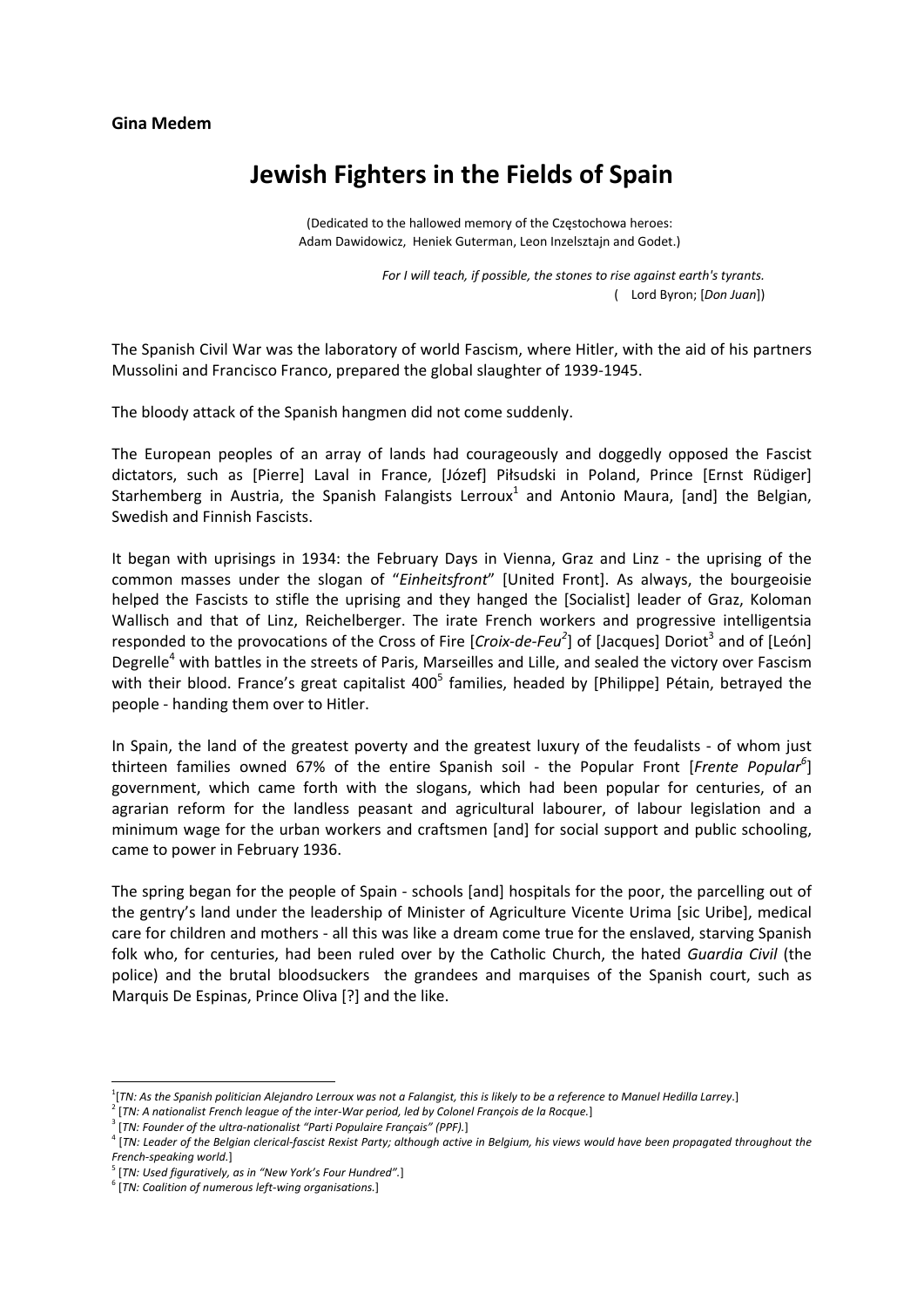

*Jewish fighters in the fields of Spain* 

On a hot summer day in 1936 ‐ 18th July ‐ the People's Olympiad, the proletarian sporting competition to which hundreds of competitors from abroad had been invited, was to commence in Barcelona. Among them, a group of Jewish children from working Paris also arrived - children from our<sup>7</sup> cultural institutions in France. Everything had been prepared so that the Olympiad should become a festival [celebrating] an international sporting competition of the working masses in

Europe's progressive countries ‐ as a countermeasure against the Nazi Olympics,

which the workers did not attend. But, instead of songs and a march with banners down the Avenida *( kd h " " h )*Catalunya at seven o'clock in the morning, shots were fired from the Spanish Army's barracks, with which their commanders in Madrid, Valencia, Barcelona and Malaga giving the signal for the rebellion against the Popular Front's new democratic government.

This was on  $18<sup>th</sup>$  July 1936 - a date which has forever remained in our memory, because it also signified the end of a new blossoming for the thousands of Jews who had come to Spain at the call of Foreign Minister [Fernando] de los Ríos [Urruti] - the great-grandchildren of the Sephardic Jews expelled, during the Inquisition, from Turkey, Greece, Macedonia and the Land of Israel, as well as the new immigrants from Poland, Germany, Austria and France, whom antisemitism had driven out to seek for new homes and whom the Spanish Popular Front government had welcomed broadly and heartily, after February 1936, in Spain.

This date, on which Hitler - with the silent approval of the great democracies - enslaved Spain and began torching the lands in northern and eastern Spain, was [the beginning] of the abyss which opened, years later, before the millions of Jews in Eastern and Western Europe.

We shall not forget this date. [also] because thousands of Jewish fighters, from throughout the globe, covered the Jewish name with glory, honour and recognition. With their blood, they soaked the old Spanish homeland, from which the brutal, feudalist Catholic Church had expelled their great‐ grandfathers and grandmothers five centuries before.

This<sup>8</sup> explains why, in February 1936, when the Popular Front won, Jews began returning to Spain from Tarnopol and Tel‐Aviv, from Berlin and Rome, from Athens and Łódź [and] from Constantinople and Trieste.

And when, at dawn, the shot from the barracks was heard in Barcelona and Madrid, they [viz. the soldiers] led the Jewish secondary school pupils, sportsmen and teachers away to the French border, and [then] went back to fight *against* the officers of Franco's clique - against officers from Spain's wealthiest families - for the soldiers took no part in the coup in Spain's three largest cities. They were opposed to Franco [and] for freedom, for land, for bread [and] for the Spanish people.

<sup>&</sup>lt;sup>7</sup> [TN: As the author, Gina Medem, was the wife of the Bundist leader Vladimir Medem, "our" institutions presumably mean the Bundist *ones.*]

<sup>8</sup> [*TN: Presumably the fact that they regarded Spain as their ancestral homeland.*]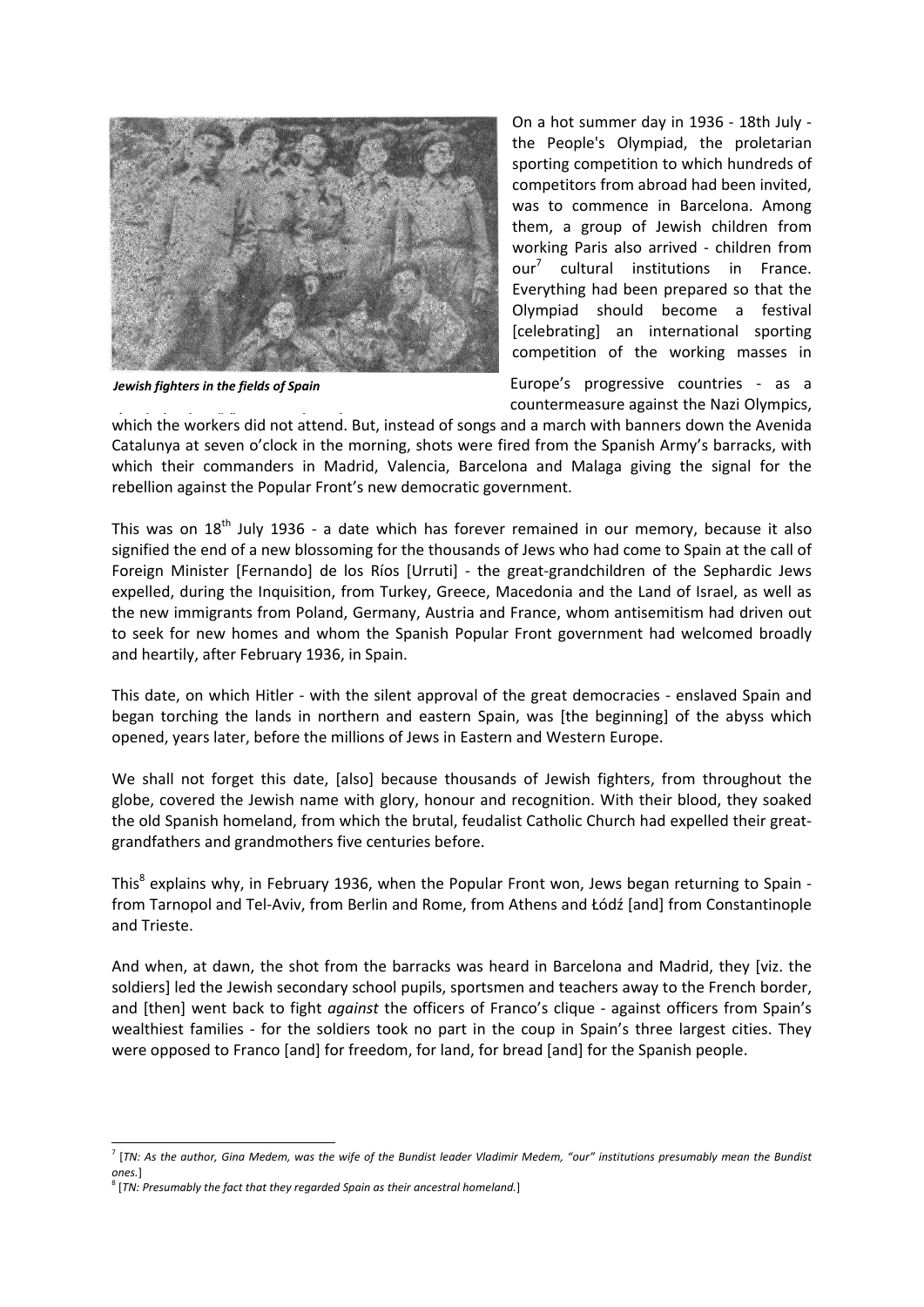Spain became the centre of the world's attention. A bloc of states organised, which consciously and consistently assisted Franco with all their tremendous means of power - armaments, money, propaganda and auxiliary troops.

This [attention] was manifested most clearly in France, the country bordering Spain and the only country which, through the mouths of its common masses, proclaimed unreserved support for the Loyalists in Spain. From there - from Cerbère, a little border town between France and Spain – people, who had come from twenty‐eight [different] countries to aid the Spanish people in its heroic war against Franco, began in the night to make their way in small files over the rocks of the Pyrénées Mountains. With enthusiasm and willing to risk their own lives, they went - young and middle-aged, without speaking one word of Spanish; people of all professions, [levels of] knowledge and religions, with but one single purpose - not permitting Franco and the global Fascism to defeat the people of Spain ‐ for behind the Spanish nation was standing the family of all the peoples of Europe, thinking with beating hearts about their own Fascism at home.

They went up against cannon, machine‐guns and Nazi aeroplanes, which sowed death and destruction ‐ without having any military training yet themselves. The greater number had been, for many years, in Fascist prisons and concentration camps in their own homelands.

The border town of Cerbère saw thousands of young men and women, who entered Spain and put themselves under the orders of the Loyalists, forming the famed and glorious International Brigades. On the battlefields of Spain, there were five International Brigades: the XI Thälmann Brigade, the XII Garibaldi Brigade, the Polish XIII Brigade (named after Jarosław Dąbrowski), the French XIV Brigade (*La Marseillaise*) and the XV Abraham Lincoln Brigade – the Americans.

The Jewish labourers and craftsmen from Polish cities and *shtetls*, the *émigrés* from Paris, Brussels [and] Antwerp, from Holland and Czechia, from Austria and the Land of Israel ‐ in December 1937, when the Polish XIII Brigade was fighting at the front in Aragón, organised a Jewish alliance, by decision of the headquarters of the  $45<sup>th</sup>$  [sic 35<sup>th</sup>] Division, whose commander was the Polish General Walter<sup>9</sup> - today's hero of the battles for Warsaw and Śląsk, with the Soviet-equipped and armed Kościuszko Division<sup>10</sup> which, together with the Red Army, marched across Poland in a victory-march on Berlin. The Jewish company in the Palafox Battalion<sup>11</sup> was named after the Jewish worker who was shot in Lemberg [Lwów] in 1929 ‐ Naftali Botwin.

In memory of this martyred hero, who shot the Polish spy and traitor [Józef] Czechowski [sic Czechnowski], in the trenches of Aragón, by a little candle, face to face with the enemy, who were some thirty feet from the Polish combatants, the first historical Jewish combat alliance in Spain was organised, with its own commander and battlefront Yiddish journal, which was published every month ‐ "*Botwin*".

For the first time in five hundred years, Jewish [viz. Hebrew] type was sent from Paris, with which to print - in Albacete, not far from the ancient university city of Murcia<sup>12</sup>, where the Spanish monarchs' anti‐Jewish laws were once printed – a Yiddish newspaper, *Der Freiheits‐Kemfer* [The Freedom Fighter]. On the front page was printed the Polish Brigade's motto: *For Your Freedom and Ours.*

 <sup>9</sup> [*TN: Codename of Gen Karol Wacław Świerczewski.*] <sup>10</sup> [*TN: The <sup>1</sup>*

*st Infantry Division of the First Polish Army.*]

<sup>11</sup> [*TN: Part of the aforementioned XIII Dąbrowski Brigade.*]

<sup>&</sup>lt;sup>12</sup> [TN: Albacete and Murcia are only relatively "near" each other, as the shortest distance between them is almost 130 km.]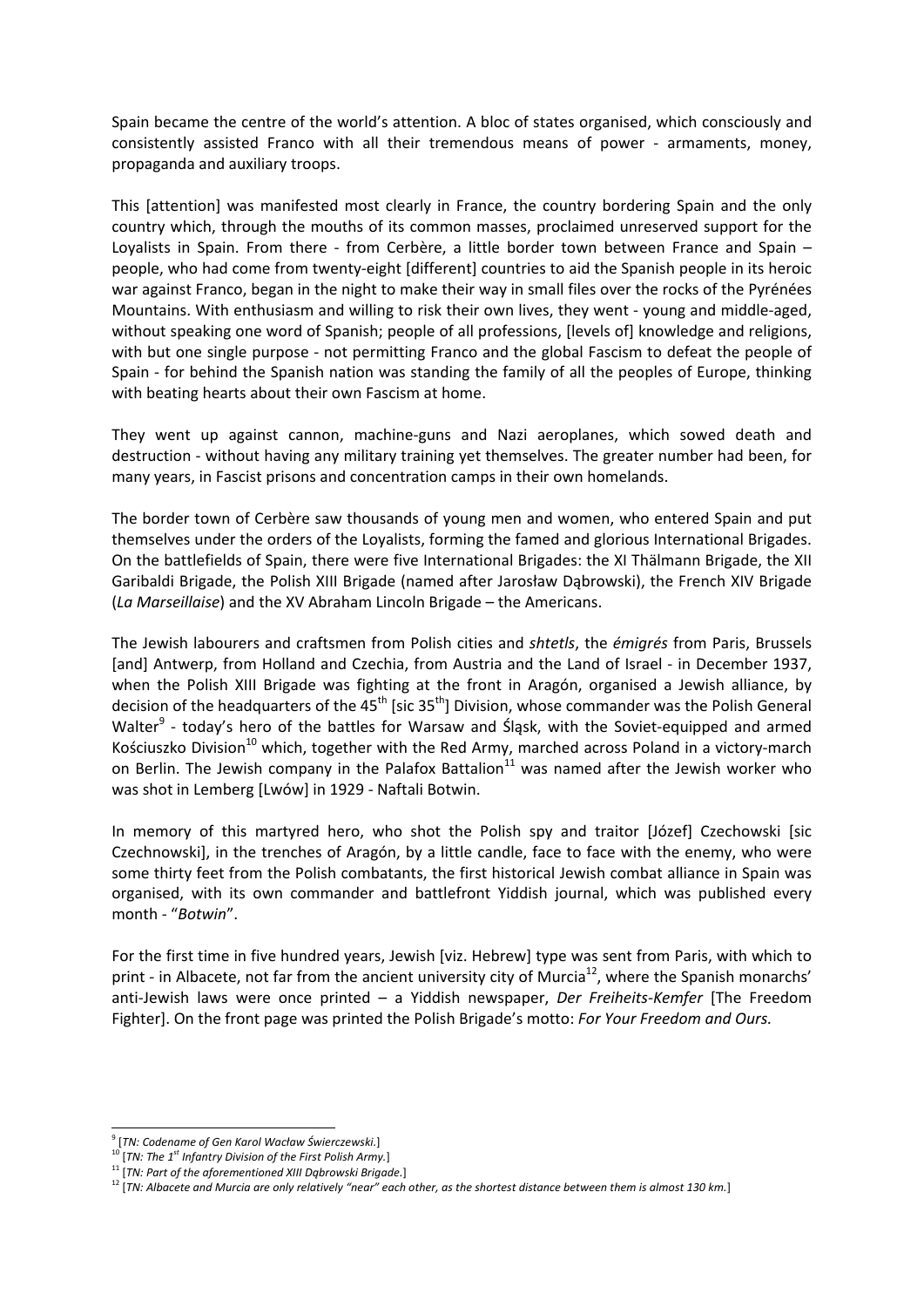Hundreds of young and middle‐aged fighters pass before my eyes and before my heart. My arrival in Madrid, as member of the Anti-Fascist Writers Congress<sup>13</sup> in June 1937, was [made] spellbinding through an episode which no modern film director could have staged.

As it travelled down Madrid's largest and widest street, Avenida Prado, the convoy of automobiles (we drove from Valencia and Barcelona to Madrid in eighty‐four cars) came, for a while, to a stop in order to meet with the representatives of General [José] Miaja, the commander of Madrid and the Madrid front. A young, blond soldier was running excitedly along the length of the convoy, holding in his hand the *Neue Presse*, a Yiddish newspaper from Paris. He was waving the paper like a flag, waiting for some member of the writers' congress to identify himself as a Jew and stop him. That is, in fact, what I did and the young soldier's joy was indescribable. Knowing that the congress would be opened in the evening, he had taken leave from the front ‐ which, as noted already [?], was twenty minutes by tram from the city centre ‐ and he had set out in search of a Jewish writer. When I asked him his name and gave him mine, he became even redder and hotter… "*Gina Medem!* The lads at *Puente [de los] Franceses*<sup>14</sup> will never believe me that I saw you…" So I wrote my name and the date on that same newspaper, in jest.

We agreed that, on the following day, some of his comrades from the battalion would come to the congress of writers, to the official welcoming. He also managed to tell me his name ‐ Feldman. Then the cars started moving and he set off – running, as he had come, and waving his newspaper. I never saw him again as, that same evening, the Fascists carried out one of their blasts under a house where a tunnel had been dug to other lines, and he was wounded, together with a group of Spaniards.

The next day, a few Polish‐Jewish frontline combatants came to greet us ‐ Sewek, Józek Mazel and Benjamin Lypszyc, known as "Barcelo Lorento", a member of the Bundist *Zukunft* Youth Organisation in Warsaw and one of the few Bundist workers who came to fight in Spain.

Józek Mazel ("Suliński") – born in Russia and educated in Warsaw, later a member of the editorial [staff] of the Polish Brigade's weekly, the *Dąbrowszczak* ‐ was the inspirer and the actual indefatigable archivist, who aided me in publishing my book in Madrid, *Yidn ‐ Freiheit‐Kemfer* [Jews ‐ Freedom Fighters]. He provided me with countless interesting details and dates pertaining to the XIII Brigade, in which the Naftali Botwin Company was later organised. With pride, he pointed to the fact that, under Gerszon Szyr<sup>15</sup> and Capt. Elbaum, the first commanders of Botwin, Spaniards, Greeks and Jews from many lands had fought ‐ Matias Katz from Hungary, Jona Brodski from the Land of Israel, Efroim Wauzek, Szlojme'le Feldman, Rotenberg and many, many others.

The Polish Jews had the largest representation in the Spanish battalions, because the majority of [Jewish] emigrants came from Poland ‐ the first Fascist country in Eastern Europe, with an outspoken Fascist *Sanacja<sup>16</sup>* regime.

\*

It is of no importance that those young Polish lads came from Paris, Brussels, Argentina, the Land of Israel or Austria ‐ their motherland was Poland. The first Jew to fall at the gates of Madrid, soon after arriving in Spain and after just a few hours on the battlefield, was Albert Nachumi ([Aryje] Wajc), a young fighter from Poland, who was living in the Land of Israel. His memory was sanctified in Jewish Paris which, in 1938, organised a historical museum of documents from the Spanish Civil War,

<sup>&</sup>lt;sup>13</sup> [TN: Officially known as "The Second International Congress for the Defence of Culture."]<br><sup>14</sup> [TN: Bridge of the Frenchmen; railway viaduct in Madrid.]

<sup>15</sup> [*TN: Commissar of the Palafox Battalion; his real name was Micha Reger.*]

<sup>16</sup> [*TN: This movement, headed by Józef Piłsudski, ruled Poland between 1926‐1935.*]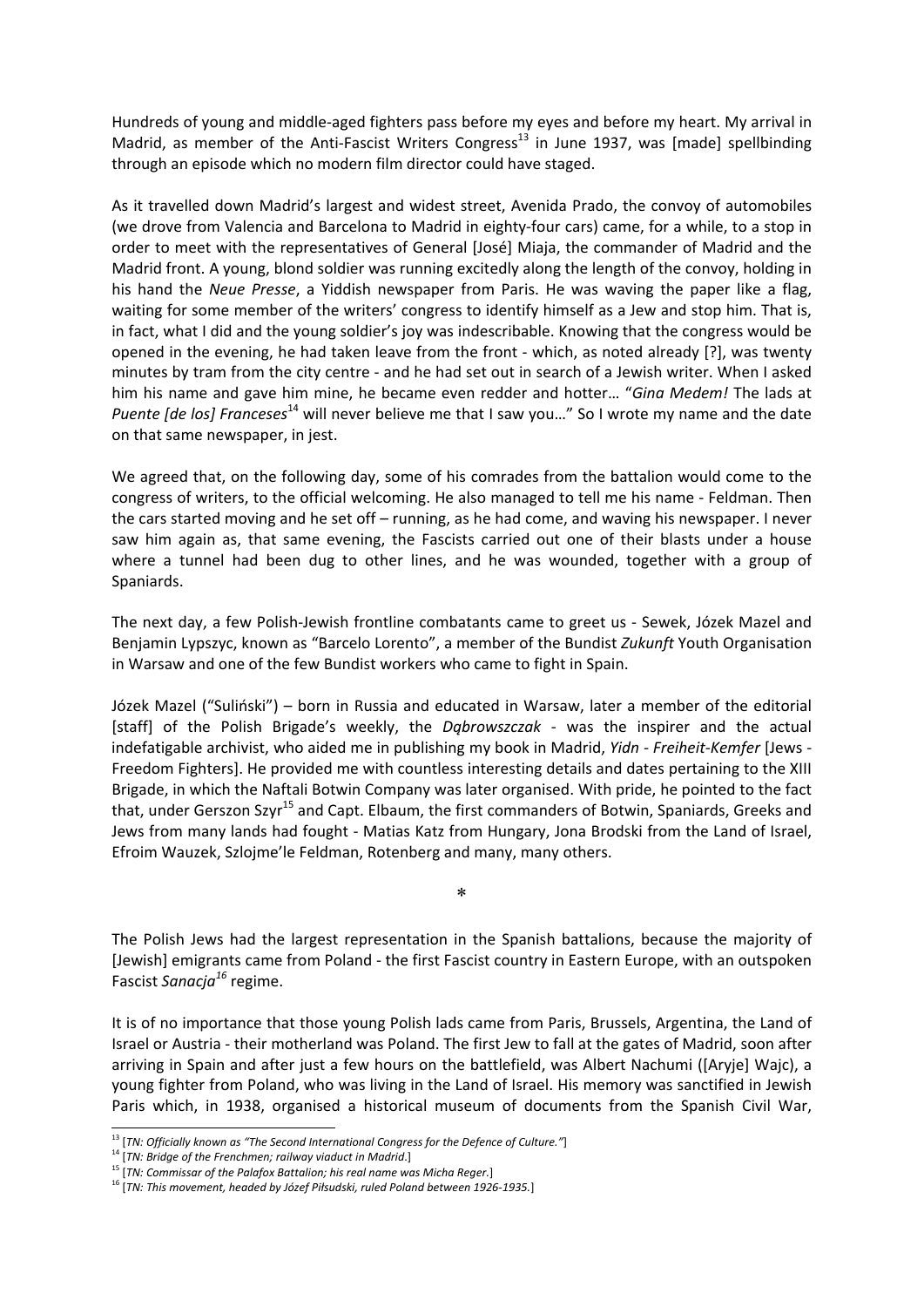named after the first hero, Albert Nachumi (Wajc). Soon afterwards, a Jewish fighter [named] Landau fell, then Kirszenbaum and Natan Czak - author of the Dąbrowski Brigade's battle-hymn, which was sung by all anti-Fascist Poland, and the combatants in the field.

It is hard to write about the glorious life and struggle of the Spanish People without calling to mind the glorious, modest and heroic figure of [Baruch] Bobrus Nysenbaum ‐ the working child from Warsaw, whose older brother was murdered at the age of twenty by the Warsaw *Defensywa* in 1934, during a metal[workers'] strike in Warsaw and who, at the age of sixteen, was the sole provider and maintainer of his mother and the five younger children. With all his youthful fervour, he plunged into the war against Fascism in Poland and was soon thrown into the Polish‐Fascist murder-pit of Kartuz-Bereza<sup>17</sup> - the concentration camp that did not have the shame before Dachau, [Bergen-]Belsen<sup>18</sup> and the later Majdanek. Kartuz-Bereza, where people became cripples overnight by being murderously beaten with rubber bludgeons, contracted tuberculosis from sleeping naked on the asphalt in the winter [and] from which young men emerged with white hair, following the inquisition‐like investigations of [Wacław] Kostek‐Biernacki and Wojciechowski.

And Bobrus Nysenbaum endured everything. He counted the days to his release and studied the map of Spain ‐ drawn from memory from his meagre months of schooling as a child and hidden from the prison guards under the lice-ridden hay mattress. In the light of his weak, flickering, little lamp, Bobrus prepared for his legendary quest in Spain, where he dreamt of avenging all his mother's blows and torments at the hands of the gendarmes by the prison walls and his beloved brother's death.

His journey – with no papers, no money and no knowledge of the languages of the five foreign countries across whose borders he needed to steal (Czechia, Austria, Switzerland and France, as well as including Poland and the Spanish border) ‐ sounds like a legend: arrests, hunger, sleeping on the benches of the Prater Park in Vienna, going with the *étape* [transport of inmates] from one prison to another, until the Jewish *kehilla* in Geneva gave him clothes and a little money, and he arrived in Paris. Now he was finally happy. He set off for Spain. After some brief training in Albacete, the location of the instructional courses for the International Brigades, Bobrus joins the Polish Palafox company at the front in Huesca, where he takes part in the battles for Zaragoza.

The battalion advances. They drive back the Fascists. Bobrus is in a machine‐gun unit. His only love is his Maxim, a heavy machine-gun. He polishes it and oils it, like a favourite plaything. From it, he discharges loads of rounds against the Fascist murderers ‐ for the brothers tortured to death in Kartuz‐Bereza, for the murder of Naftali Botwin, for the hangmen of Cáceres, where General [Antonio] Aranda machine‐gunned 1,800 Spanish workers for refusing to fight against the Republic.

The battalion went deep into the Fascists' hinterland. They proceeded onwards for three days. The Moroccan cavalry surrounded the battalion – the unit had gone too far out and had no cover from the artillery. It had been a heroic march forward, but they were alone. A command is given to retreat to their own lines and Bobrus, with a small group of machine-gunners, cover the battalion's retreat to the Loyalist lines - being already so close to Zaragoza, that they could see the city's lights. "We are coming back, none of us will be missing", Bobrus sings the Dąbrowski [Battalion's] hymn, mowing down the hordes of Moroccans. The battalion fights its way through. The group of machine‐gunners grows ever smaller. Only Bobrus remains. And here, already in Villamayor de Gállego, discharging the last round of ammunition, Bobrus falls from a sniper's Fascist bullet, with the song on his lips, not far from the first lines of our trenches.

 <sup>17</sup> [*TN: Ref. to the Bereza Kartuska prison.*]

<sup>&</sup>lt;sup>18</sup> [TN: Although the camp at Belsen only became an extermination camp in 1943, the Germans held POWs there since the invasion of *Poland in September 1939.*]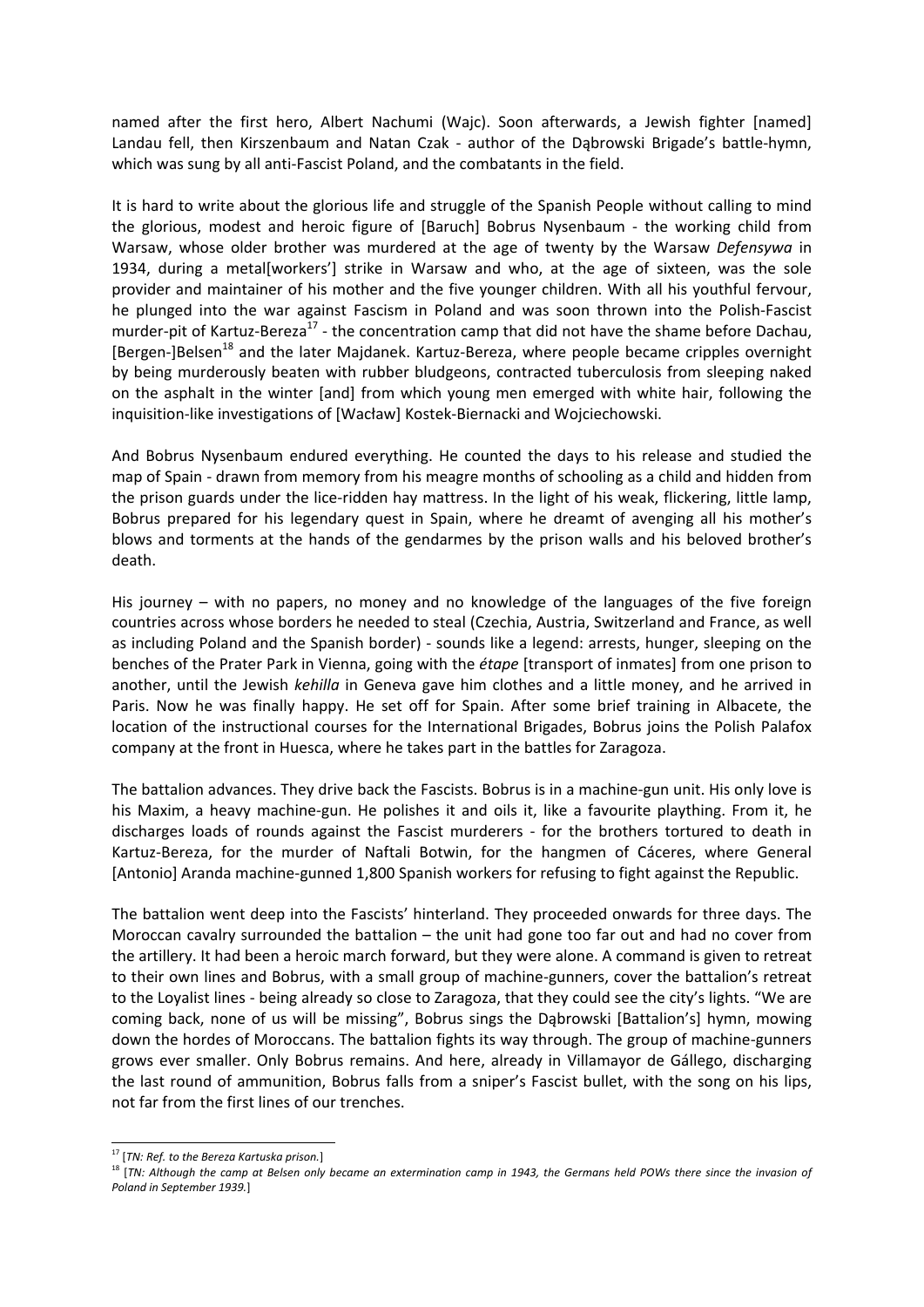Bobrus is gone - the boy from ul. Żelazna, the young, iron-strong martyr of the Polish prisons, his mother's beloved son, the supporter of the Spanish People and its best protector, the best shooter in the Warinski Company<sup>19</sup>, [and] the founder of the battlefront newspaper *Adelante*<sup>20</sup> (Forward).

**\*** 

Every city in Poland left both Polish and Jewish sons under ancient olive trees or in vineyards, whose names have become legends – the names of pioneers in the fight against Hitler and Nazism; names that will continue to be hallowed, as long as there is at least one progressive person in the world ‐ for they were our first teachers on the battlefield, who did not separate word from fact [or] slogan from action; for they were the inspiration for the "brethren of the forest" ‐ for the heroic Jewish and non‐Jewish partisans, who fought four years later, in 1941‐1944, on the roads of Kielce, Lublin, Częstochowa, Warsaw, Tarnów, Lemberg [Lwów] and Łódź against the same Hitler and Franco, who had been unable to take Madrid with weapons in hand.

Every city in Poland has a dear name in the cemetery in the vicinity of Madrid. It is a special cemetery ‐ [that] of the International Brigades. And it is a pathetic yet proud coincidence that the first name on the first grave reads, "Issy Kupchik, Brooklyn, New York..."<sup>21</sup> And Kupchik was one of the lucky ones - he died in the hospital, among witnesses; a nurse held his hand [and] a physician administered medicines to him, without betraying, [even] with a glance, that his death was nigh.

But [what about] Albert Nachumi (Wajc), the Polish‐Palestinian wanderer? But [what about] Jungkraut, Mojsze Landau, Chaim Elkon, Warszawski and the Częstochowa hero, Capt. Adam Dawidowicz and his fellow townsman, the talented sculptor and painter, the child of the working class, Heniek Guterman?

Where is their last repose? Under which tree, beneath what pile of ruins do their mangled corpses lie? Burrowing feverishly, the paramedic was forced to lie flat, like a worm, to bring the dying hero [back] into our lines, in order to protect him from desecration on part of the savage Moroccans.

**\***

My first meeting with Heniek Guterman took place in Madrid, at *Dąbrowszczak's* editorial [office]. I saw a young, very pale soldier, on whom the uniform lay broad and crumpled - it had not been tailored to his [measurements]. He noticed my glance and said, with a smile, "I'm not [dressed] elegantly, I know. The blame falls upon the Polish judicial system". He had the fine, bashful smile of men who seldom smile. But then, his slender face with the grey‐blue eyes and the narrow nose suddenly became young and beautiful - usually, it was worried and old. This was in the autumn of 1937, following the battles at Quijorna and Brunete, when the wounded returned to the front and new groups of volunteers arrived in Figueroa [sic Figueres], near the French border.

From Józek Mazel, the editor of *Dąbrowszczak*, I learned that Heniek Guterman had just sat for four years in the Kielce prison, that he was twenty‐six years old and that he was a great talent ‐ a sculptor and a painter. I understood why he always sat in the coldest and darkest corner of the large hall, where five national groups were working on five battlefront journals. He was of such extreme shyness, that he allowed no one to view his work. He had just arrived from the front for a couple of weeks rest, because he had lost weight and his commander, Zygmunt Moliec, had sent him to

 <sup>19</sup> [*TN: Part of the Palafox Battalion.*] <sup>20</sup> [*TN: This paper's title was actually in Polish – "Naprzód."*]

<sup>&</sup>lt;sup>21</sup> [TN: According to historical sources, Issy (Isidore) Kupchik was from Montreal, Canada, and he was killed in action in June 1937 in *Segovia.*]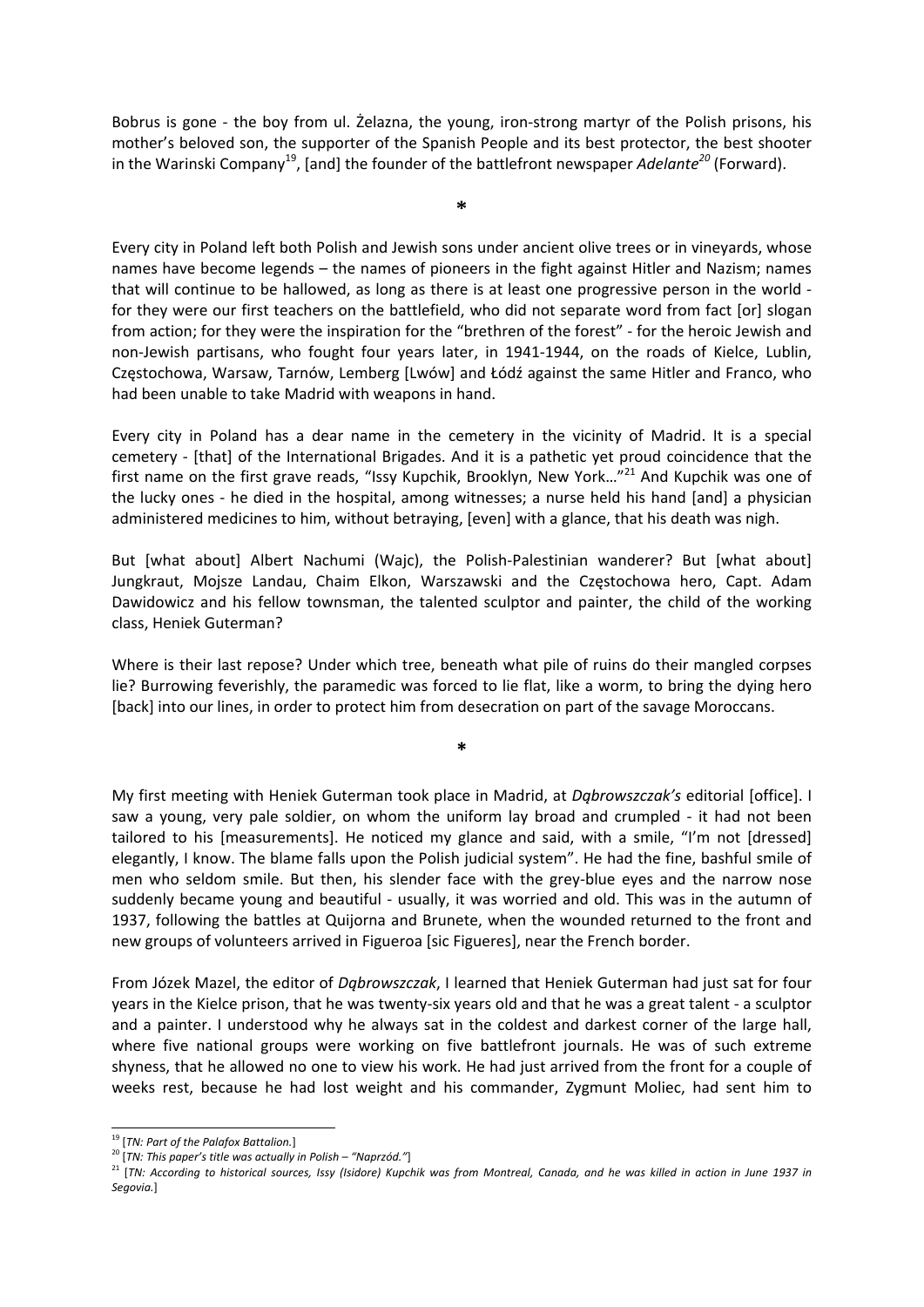Madrid. He then was working on a magnificent marble figure, which depicted the fight and death of the first Polish commander of the Polish Mickiewicz Battalion, a coal miner from France [who had been] born in Sosnowiec, named Antoni Kochanek. He fell near Madrid<sup>22</sup>, protecting the famous "*casa blanca*23" – the little, white house which the Fascists had set on fire, and where the heroic Leon Inzelsztajn, a Częstochowa shoemaking worker, also fell.



*Heniek Guterman* 

As Heniek Guterman was coughing incessantly, we, the Polish group, got together and went, during the hours when the Fascists were not bombing the city, to look for a small electric oven with which to heat the house.

Heniek disapproved of this matter. One needs to make oneself tough, he argued. "It is only you Americans, who are so spoilt that you need to have steam and central heating. We are soldiers at the front ‐ and Madrid *is* the front."

However, the Italian, French and American editorial staffs warmly supported the Jewish project - and we went out in search of an oven. A cunning fourteen‐year‐old Spanish boy, Mario, sniffed out the little oven [that was] hidden in a half-empty shop, as if from [under] the earth. The merchant did not wish to sell it to us, claiming that he "only had things for

the front". But Mario told him that, if the front were to be heated with electric ovens, Franco might -God forbid - gain access to Madrid<sup>24</sup>. The oven changed hands for 180 *pesos* and, in the large hall of the brigades' headquarters, laughter reigned when the oven was passed along on a long, long line from one editorial table to the next. The only one who did not warm himself was Heniek Guterman.

The young man was held in rare esteem. When he said something, it was like law for himself and those with him. Once he completed the sculpture and it was sent to France as a means to raise aid for the army in Spain, Heniek was given another mission ‐ to illustrate a Polish brochure, which had been written by the XIII Brigade, entitled "*The Rifle and the Heart*", for the mothers and sisters in Poland. Heniek asked me to find types for him to draw among our Spanish and Polish nurses and employees of the kindergartens. In the evening, we would sit in the headquarters' kitchen, where it was warm because we still had coal from Asturias, and while the women were knitting, sewing or making parcels for the front, I spoke with them and asked them to pose for Heniek. When he was in need of male types, in the evening, we would walk with a "*salvoconducto*" [safe conduct] ‐ a permit from headquarters ‐ along the streets of dark, overcast Madrid and enter a small "*bodega*" [tavern], where old "*milicianos*" (anti-aircraft defenders<sup>25</sup>) sat with a glass of wine, awaiting an alarm. Heniek would sit at the table, silent and serious, and ask me to conduct conversations with the "*Madrileños*" [natives of Madrid] and not to look in his direction. (He only knew how to say one thing in Spanish – "*¡Fuego al enemigo!*" or "*Fire at the enemy!*") But the old bakers and joiners from the suburbs soon realised what was going on and, one time, they wanted to take him to headquarters ‐ "Why would you be drawing our faces? For whom is this intended?"

But [after showing them] his military [ID] card signed by General Miaja and a few explanations, the "*hermano Polaco*" ‐ the Polish brother ‐ resumed his drawing. I saved the album when I left Cataluña, and there is still a little picture there that he drew of me, when he had needed to illustrate a woman writing a letter to her son in Spain. Heniek Guterman only told about himself one time,

<sup>25</sup> [TN: The term "miliciano" means "militiaman" in general, and not necessarily antiaircraft personnel, although the word includes the *latter as well.*]

 <sup>22</sup> [*TN: According to historical sources, Kochanek fell in Almadrones, <sup>a</sup> village <sup>95</sup> km NE of Madrid.*]

<sup>&</sup>lt;sup>23</sup> [TN: We have not found any ref. to this "white house"; the author herself identifies it on p.163 as the "Casa de Campo" (Country House), which is the name of a very large park in Madrid through which the frontline passed, and which may also have once contained a little white house, but this needs to be proven.]<br><sup>24</sup> [TN: Most likely due to the fact that the soldiers in the trenches might actually be able to sleep, thus compromising their vigilance.]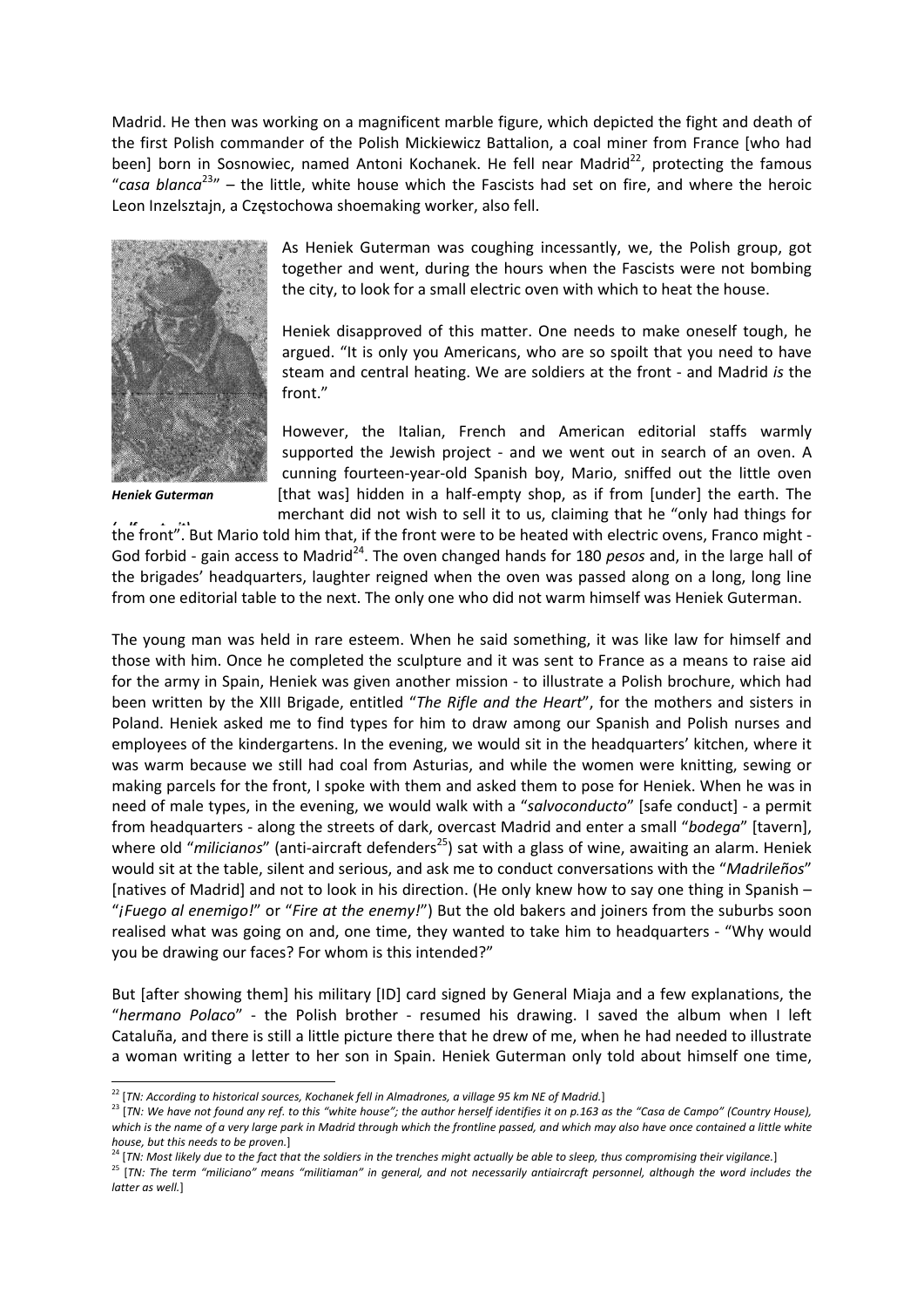when he left once more for the front, in the direction of Lérida, after the Fascists broke through to the ocean in 1938.

He had lost his parents early on. Each of the relatives took in one of the children. So, Heniek was brought up with his uncle, his brother with another uncle, and his sister with an aunt. The children were separated and Heniek became lonely at an early age. He attended the "*szkoła powszechna*" [primary school] in Częstochowa. At the age of fourteen, he became a tailor's apprentice ‐ at first, [he worked] with his uncle in Częstochowa and, later, travelled to work in Warsaw. That is where the true school of life opened up before him. He made the acquaintance of young, progressive Polish workers and he went to evening courses to learn the language and history of Poland, alongside other studies, which the few years in the primary school had been unable to give him. He goes on the path of a class‐aware worker, takes part in organising widespread anti‐Fascist work among the Polish and Jewish workers in Warsaw, and returns to Częstochowa as a mature, capable, young man with a desire to fight for a free Poland, and with the dream of developing his artistic talents in the field of sculpture. But, he is arrested in Częstochowa, in connection with the wave of protests against the bloody suppression of the peasants' strike in Poland. His arrest results in a sentence of four years imprisonment.

He uses these four years to educate himself even further, as far as this is possible within the framework of a Polish prison ‐ a place of such sanguinary attacks as the murder of political arrestees during a hunger strike, like the tragic occurrence in the Kielce prison which Heniek recounted. After completing the four years, he came to see his family and, at once, left for Spain.

Withdrawn, yet a resolute and courageous combatant, he volunteered for a nightly reconnaissance mission during the battle for the city of Lérida.

He left his trench before dawn - never to return. No traces of him were found when they went to look for him. It was thought that the Fascists had captured him on his way and tortured him to death, for Heniek would have allowed them to hack him to pieces and would not have talked.

His smile and the gleam in his eyes have remained with me. When I asked him to create the title page for my Spanish book on the Jewish fighters, he drew his own features in rather grotesque, bold lines. His steel helmet clings lovingly to his rifle - and both are symbols of his combative workers' nature.

Heniek Guterman! We shall seek out your grave in free Spain, which we will help to liberate once again. This we promise you today, in the autumn of 1945, while the dead in Spain are unable to sleep, while a new war rages in Asia against colonial peoples.

Heniek Guterman spoke only once about his family, meaning his sister somewhere in Częstochowa and his brother, whom I encountered in Amsterdam in 1939, and I told him about that silent, strong brother of his, and he said to me, "Already, as a child, Heniek displayed strength. He never complained about anything. He wanted to study, more than anything else. And he never asked for anything."

His personal life was also cut short. Prison separated him from his life companion - both of them were [sent] away, to pay for desiring a free Poland with their best years, and their short meeting in Spain was cut short by death.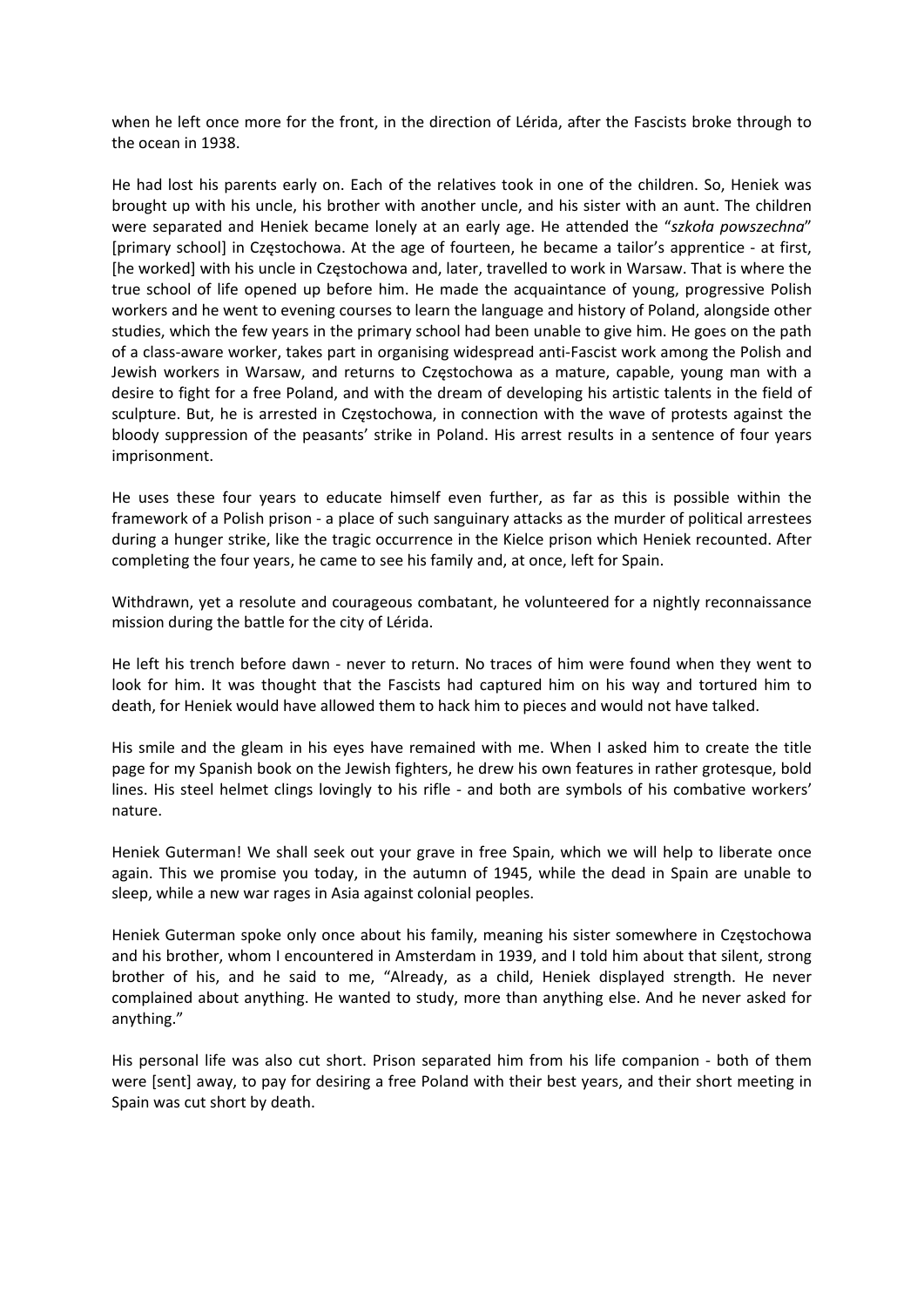

**Leon Inzelsztajn** [pic left] was a worker from Częstochowa, a cobbler by trade. In about 1934, he travelled to Belgium, when the Polish *Defensywa* were after him, because he was known to be the organiser in his trade of shoemaking. He was in the group of Franco‐Belgian volunteers that came to Spain. He was assigned to a company of machine‐gunners in the Dąbrowski Battalion. Being a politically accountable activist with great courage and discipline, he was always where the danger was the greatest, where the young, inexperienced volunteers were face to face with the enemy's murderous fire [and] could easily fall into panic – then, his valiant, loud voice would be heard, as his machine‐gun mowed down the ranks of the attacking Fascists. In this manner,

when his company was surrounded from all sides, he made a way all by himself with his machinegun for his comrades, enabling them to reach a grove of olive trees.

The little white house, the "Casa de Campo" [Country House; park in Madrid], became the tomb of the best [and] the most committed volunteer in the International Brigades. They sensed, with their every nerve, that the whole world was looking at them, that the brief, feverish, Spanish newspaper reports ignited a storm of exhilaration among the nations, and that their actions, their heroism [and] their death would further the cause of the Spanish people, and save it from going under.

The enemy approached the "white house", an outpost of the Loyalists, which they had been unable to take. The Moroccans hurled grenades into the house, setting it on fire. Inside was a group of French‐Polish volunteers, with Leon Inzelsztajn among them, loyal to his tradition of being in the very blaze.



When they barricaded themselves in the upper stories and the building was in flames, some tried to jump out the window - into the arms of the Moroccans, who were already drunk with their victory over the "*Rojos*" [Reds], as they called the Republicans. But, Leon does not lose [control of] himself. He suggests letting themselves down on a drainpipe from the roof - once they had slid down the drainpipe, the four [could] easily jump down to the ground. Leon's plan succeeds. He, too, makes it down. [They split up into] two groups [and] set out in two directions to search for their battalion. The Moroccans are still shooting. Of the four, two fall ‐ Leon Inzelsztajn is the second one.

The suffering of a brave heart had come to its end. Madrid's blood-soaked soil swallowed up the boy from Częstochowa.

**\***

He was a captain on the battlefields of Spain. His name? Adam Dawidowicz. His trade? An artistic painter. He spoke very little about himself. We only knew that, in order to come to Spain, he had interrupted the painting studies he had undertaken in Paris [and], later, in Brussels.

At first, Adam Dawidowicz was in the General Wróblewski Company, named in honour of the hero of the 1871 Paris Commune<sup>26</sup>. Afterwards, this company became the Jarosław Dąbrowski Battalion,

 <sup>26</sup> [*TN: Revolutionary Socialist government that controlled Paris from 18th March to 28th May 1871.*]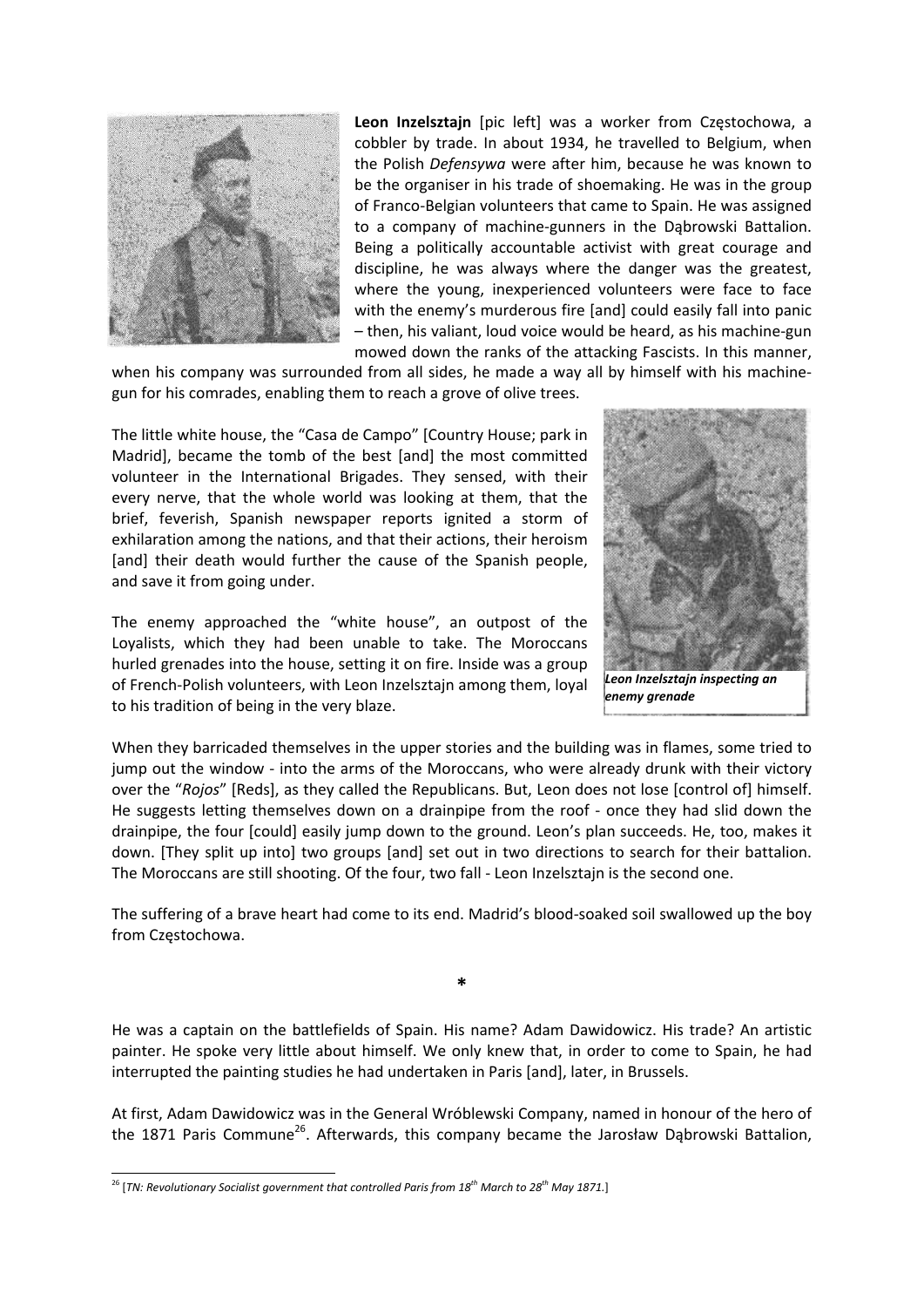also named in honour of a Polish fighter against Tsarism and against the Prussians at the barricades of the Paris Commune. He was a strict, disciplined and systematic soldier, who soon began setting out on the Madrid frontline's first battles in the hills of the Jarama [River], where he was promoted from private to "*teniente*" (lieutenant), and then to captain.

They took an interest in the young fighter-painter at the division's headquarters, where the commander was the Polish General Walter (Karol [Wacław] Świerczewski, head of the Kościuszko Brigade in Warsaw in April 1945, alongside the Soviet Army). He proceeds to the front in Huesca, where he heads the machine‐gun battalion. This was one of the hardest and bloodiest battles for the road to Zaragoza, and several attacks were beaten back by the Fascists, who had greater superiority in materials and men. The battalion lost a large number of seasoned veterans - [the] trained combatants of the winter victory near Guadalajara. The [story of the] battle at Huesca was sung by the Jewish workers' poet and soldier from [the] Praga neighbourhood in] Warsaw, Olek Nus, who had developed a talent for poetry on the front. He became the author of the Polish XIII Brigade's best fighting songs.

As he was covering the battalion's retreat with his machine-gun, walking last in the ranks of the rearguard, an enemy bullet found Capt. Adam Dawidowicz and he fell on  $20<sup>th</sup>$  June 1937.

At his grave, the battalion swore that they would avenge their beloved commander, after which they gloriously distinguished themselves in the battles of Quijorna, Belchite and Brunete. Another heart had stopped beating - the modest, proud and valiant heart of a Jew, a patriot of the tradition of freedom, [the heart] of an artist, of a child of Częstochowa.

A few months later, at the battle for [the town Morata de] Tajuña, another fighter from Częstochowa fell, also a painter - the Pole, Alfred Nadet<sup>27</sup>.

He had also been in the machine-gun division and had obliterated Fascist nests, as he sat in the rocky burrows of Morata de Tajuña. Down to his last belt of cartridges, as he was crawling towards a dead comrade's machine‐gun, he was hit by a sniper's bullet. A few days later, a "*łącznikowy*" – a liaison soldier - brought a plain soldier's rucksack to the Polish newspaper's editorial room: the few letters from his nearest, a toothbrush, several photographs and a pad with sketches from the front ‐ a sign that we had held the position and that the body had been brought to burial inside our lines.

**\***



Among the few documents that managed to be salvaged from the archives of the relief committee for Spanish combatants in the French concentration camps in 1940, when Paris was already occupied, I found a list of Jewish and Polish names from Camp Vernet in Southern France.

In it were included the following fighters from Częstochowa:

*A group of Częstochowers in the Republican Army during the Spanish Civil War*

<sup>&</sup>lt;sup>27</sup> [TN: Sadly, we have as yet been unable to find any mention of this individual - or indeed the very existence of his surname - in any *historical sources; it is perhaps a codename, or a misprint.*]